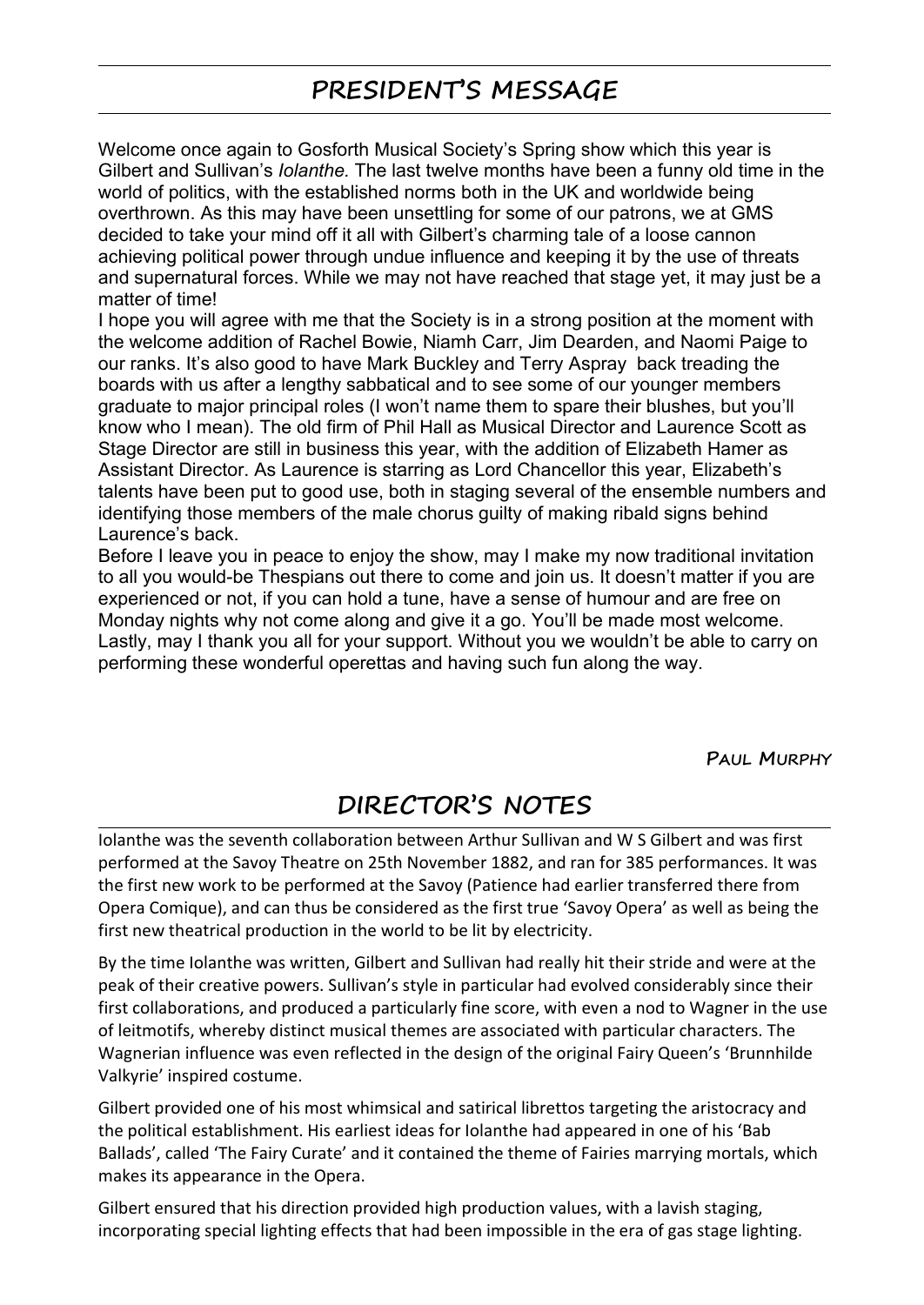The Band of the Grenadier Guards even appeared at the first performance heralding the March of the Peers.

Unbelievably, following the first performance, there was hostile criticism in the papers, for Gilbert for ridiculing the House of Lords, and for Sullivan for writing 'unmelodious music'! However, critical opinion has rightly changed since then, and Iolanthe is regarded by many as a masterpiece. Indeed the extended Act One finale has been described by one commentator as one of the finest pieces of sustained musical theatre writing ever by a British composer.

**LAURENCE SCOTT**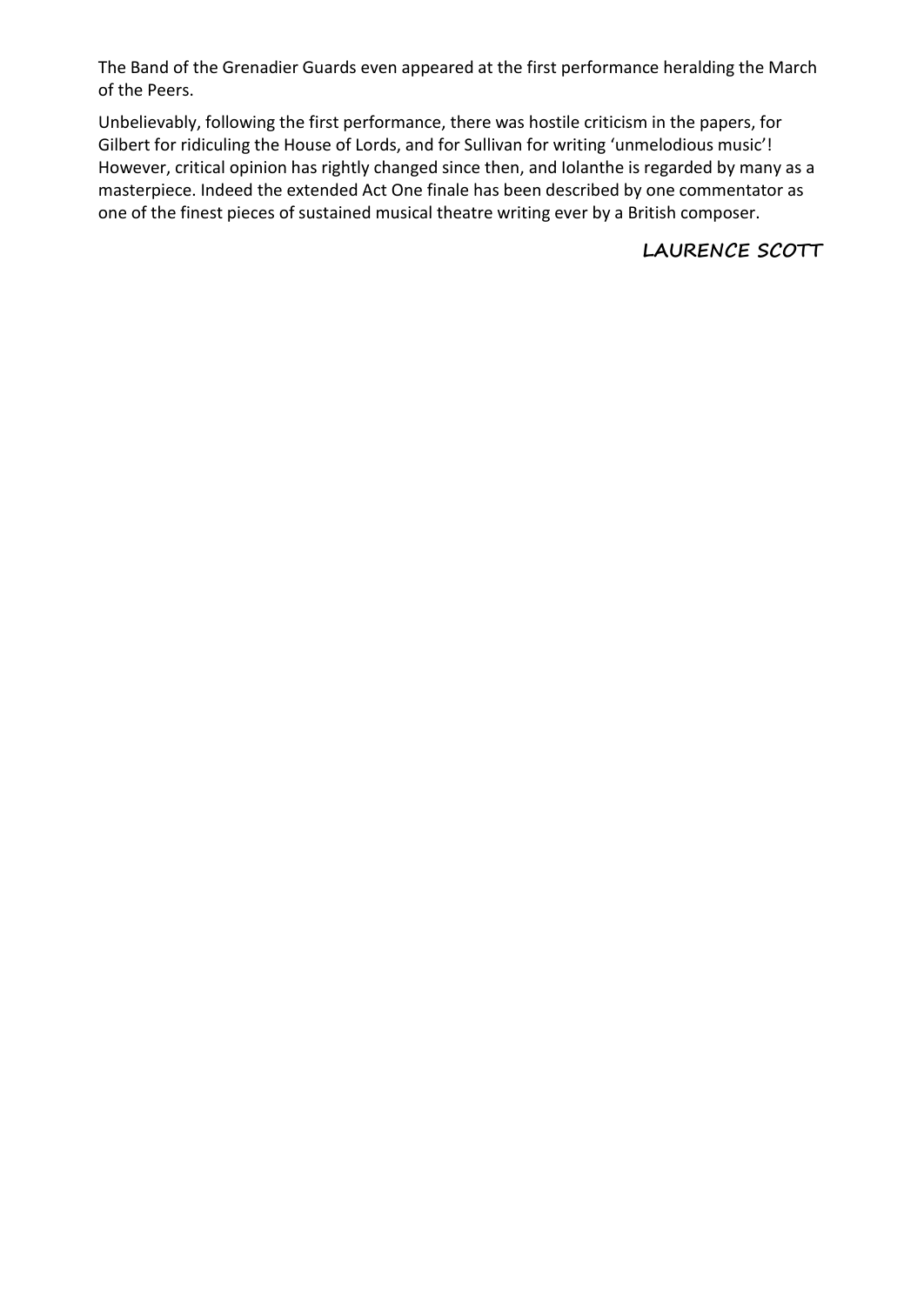**The Lord Chancellor** Laurence Scott **Earl of Mountararat** Jonathan Wood **Earl Tolloller** Gareth Jones **Private Willis (of the Grenadier Guards)** Jim Dearden **Strephon** (an **Arcadian shepherd**) Steven Aitchison **Queen of the Fairies** Julia Neale **Iolanthe** (A Fairy, Strephon's mother) Rachel Alpin **Celia}** Hannah Fletcher **Leila} Fairies** Elizabeth Hamer **Fleta }** Glynda Blackburn **Phyllis (an Arcadian Shepherdess and Ward in Chancery)** Grace Ridley

**CAST**

**Chorus of Dukes, Marquises, Earls, Viscounts, Barons and Fairies:**

Terry Aspray, Rachel Bowie, Mark Buckley, Niamh Carr, Esther Cohen- Tovée, Mark Hinitt, Sandra Hopper, Paul Leach, Isabel Moloney, Paul Murphy, Naomi Paige, Laura Reed, Vivien Scott, Liz Shaw, Tim Simmons, Brenda Wallace

## **ORCHESTRA**

VIOLINS: Mike Smith (leader), Barry Walker, Dennis Grieve, Ruth Pickles VIOLA: Simon Collier, 'CELLO: Paul Hutchinson DOUBLE BASS: Brian Tanner/Jim Poyer, FLUTE: Hazel Nelson, Andrew Martin OBOE: Kirsty Pearson,CLARINETS: Lucy Beckmann,Lindsey Cassidy BASSOON: Tony Hedley, HORN: Dave Milner, TRUMPET: Phil Sheard/ Mike Graham, Ben Channery TROMBONE: Laura Davison,PERCUSSION: Michael Mather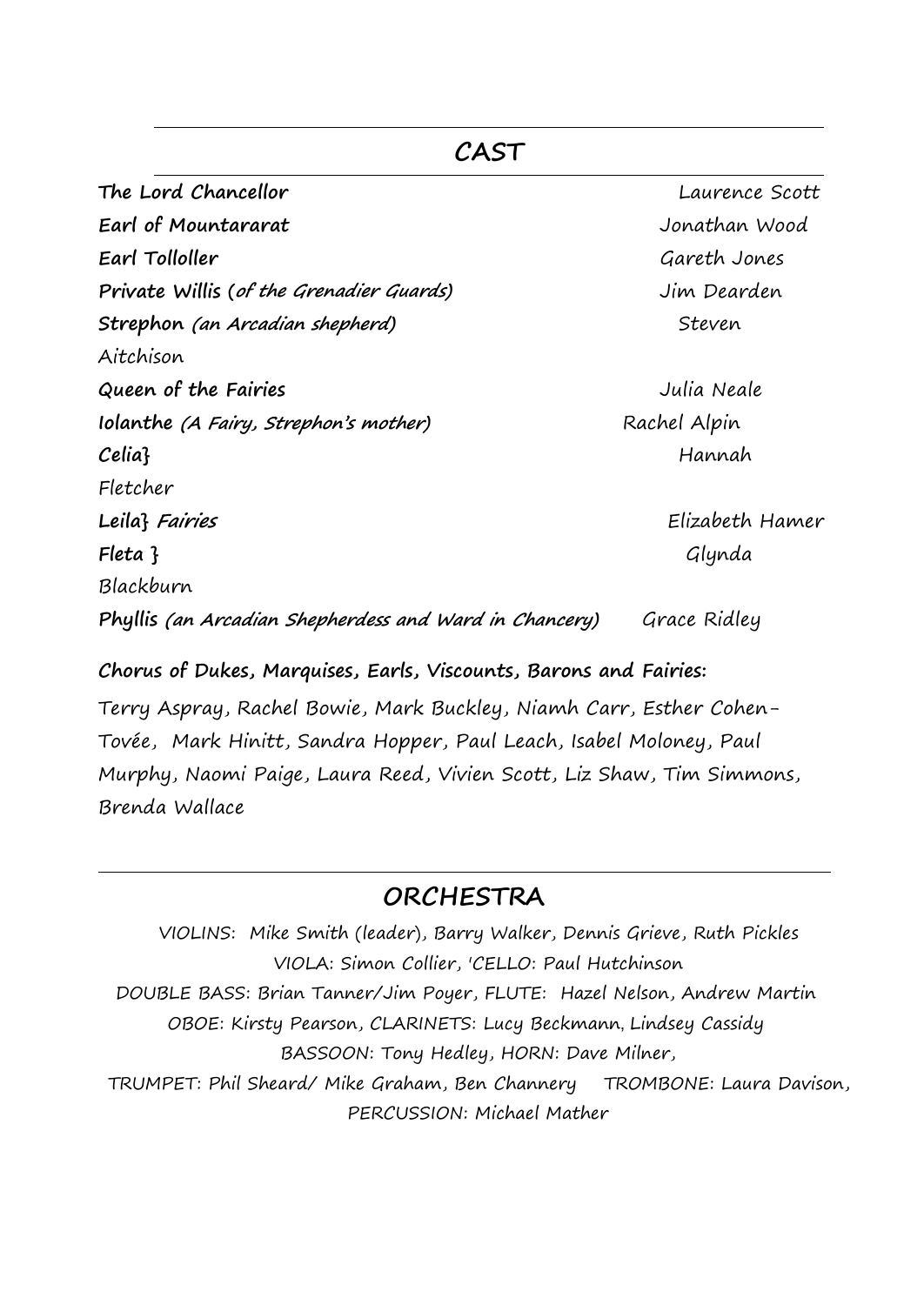## **SYNOPSIS**

#### **ACT ONE: An Arcadian Landscape**

Strephon, an Arcadian shepherd who loves Phyllis, a ward in Chancery, is delighted to learn that his mother Iolanthe, a fairy, has eventually been pardoned by the Queen of the fairies after more than twenty years penal servitude for committing the ultimate sin (for a fairy!) of marrying a mortal and he meets his aunts for the first time. They are determined to help him, though he is just half a fairy, to convince the Lord Chancellor to consent to his marriage to Phyllis. All the Lords are also in love with Phyllis and have followed her to the country.

Sadly Strephon's plan goes awry, especially so when he is seen being comforted by his mother- as a fairy – she looks young enough to be mistaken as- well 'double-dealing' by Strephon! Phyllis is furious and promises to marry a Lord. Strephon calls for help from the Fairy Queen.

Sadly Strephon's plan goes awry, especially so when he is seen being comforted by his mother. As a fairy she looks young enough to be mistaken as - well 'double-dealing' by Strephon! Phyllis is furious and promises to marry a Lord. Strephon calls for help from the Fairy Queen.

#### **INTERVAL – 20 MINUTES**

#### **ACT TWO: Palace Yard, Westminster**

Strephon has entered parliament and caused havoc there. The fairies have followed to help but have fallen in love with the Lords themselves! They are admonished by the Queen who has to admit a little pang herself for Private Willis of the Grenadier Guards, on sentry duty in Palace Yard.

She urges them to subdue their feelings.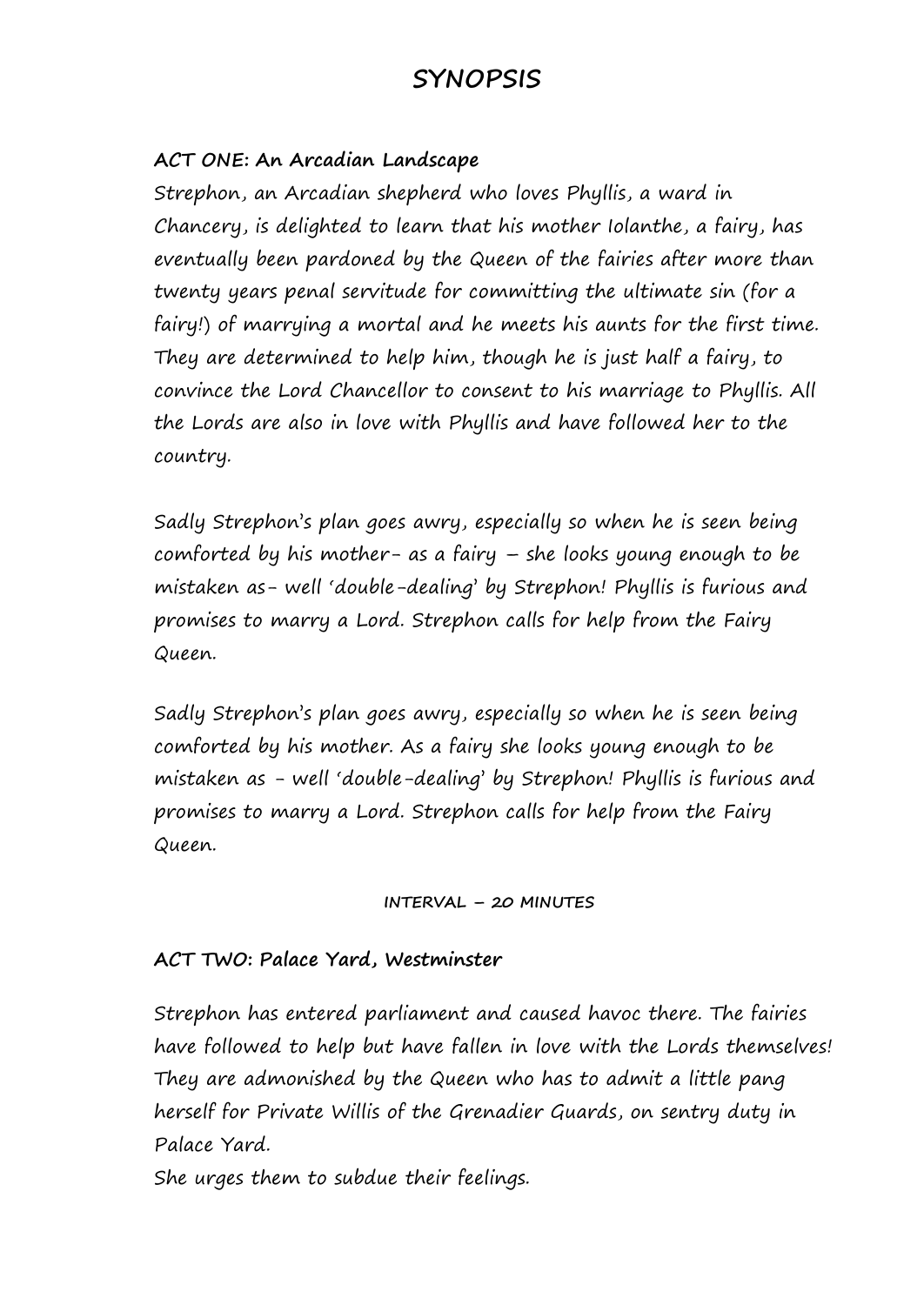The Lord Chancellor finally admits to his own desire to marry Phyllis and decides he can give his own consent to this marriage. However Phyllis and Strephon have put aside their differences. Iolanthe has to take a drastic step to save her son's happiness- risking death for an old sin. The fairies stave off her fate with an admission of their own. The Lord Chancellor saves the day with help to reform a Fairy law with a simple word. As ever the happy couples unite, or reunite- but are not content to stay here any longer.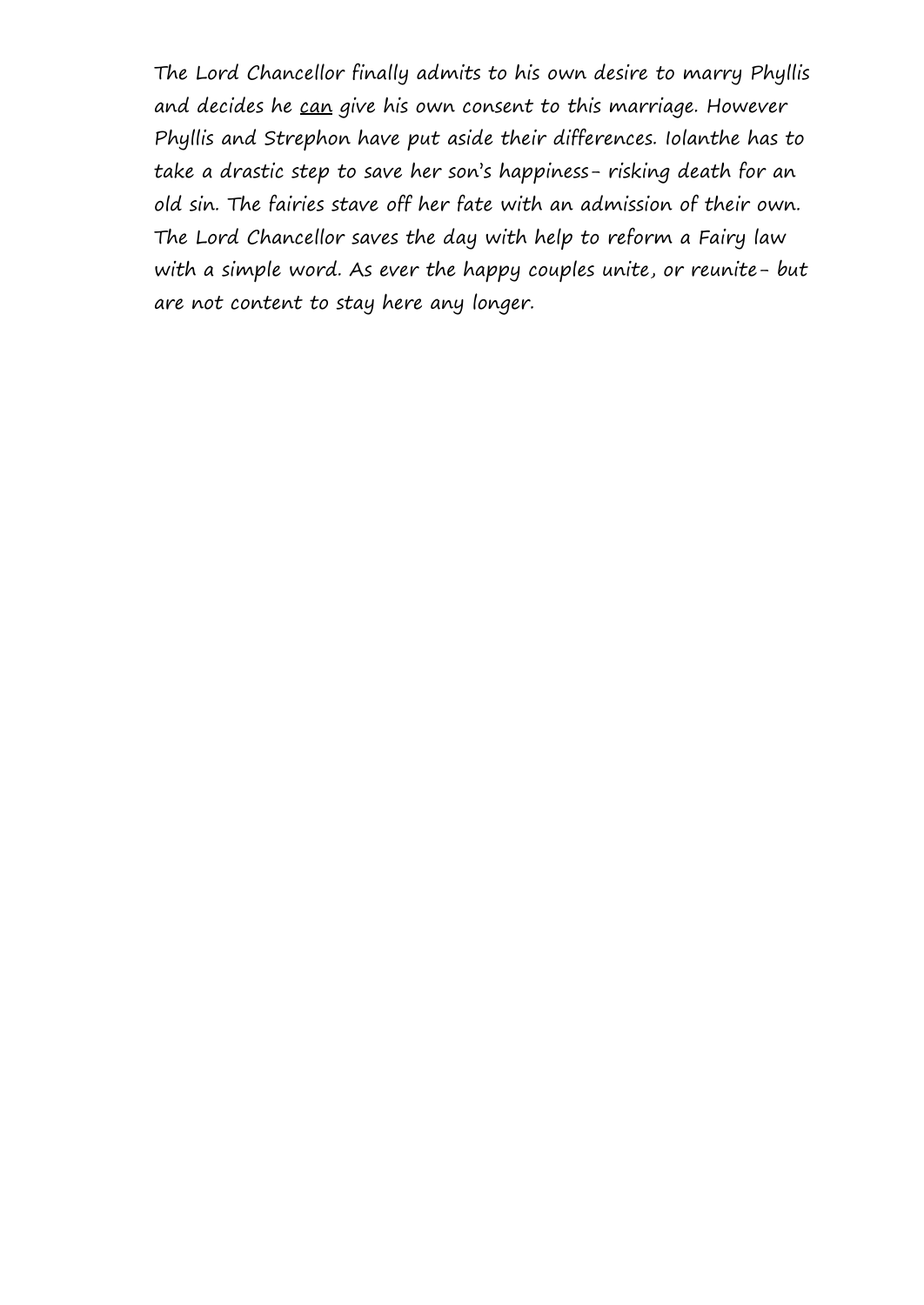# OFFICIALS

| DIRECTOR CONTINUES AND TRIAL CONTINUES.                                                                                                                                                                                             |  |
|-------------------------------------------------------------------------------------------------------------------------------------------------------------------------------------------------------------------------------------|--|
| ASSISTANT DIRECTOR <b>CONSTRUCTION</b> CONTROL CONTROL CONTROLS ASSISTANT DIRECTOR CONTROLS AND THE CONTROL CONTROL CONTROL CONTROL CONTROL CONTROL CONTROL CONTROL CONTROL CONTROL CONTROL CONTROL CONTROL CONTROL CONTROL CONTROL |  |
|                                                                                                                                                                                                                                     |  |
|                                                                                                                                                                                                                                     |  |
| PRESIDENT TELEVISION TELEVISION NURPHY                                                                                                                                                                                              |  |
|                                                                                                                                                                                                                                     |  |
|                                                                                                                                                                                                                                     |  |
| COMMITTEE MEMBERS  CHARLES FLEMING, MONICA GOLDFINCH, ELIZABETH HAMER,                                                                                                                                                              |  |
| "LAURA REED, JENNY PARKIN, TIM SIMMONS, ESTHER COHEN-TOVÉE, & BRENDA WALLACE                                                                                                                                                        |  |
|                                                                                                                                                                                                                                     |  |
|                                                                                                                                                                                                                                     |  |
|                                                                                                                                                                                                                                     |  |
|                                                                                                                                                                                                                                     |  |
|                                                                                                                                                                                                                                     |  |
|                                                                                                                                                                                                                                     |  |
|                                                                                                                                                                                                                                     |  |
|                                                                                                                                                                                                                                     |  |
| POSTER THARLTON                                                                                                                                                                                                                     |  |
|                                                                                                                                                                                                                                     |  |
|                                                                                                                                                                                                                                     |  |
|                                                                                                                                                                                                                                     |  |
|                                                                                                                                                                                                                                     |  |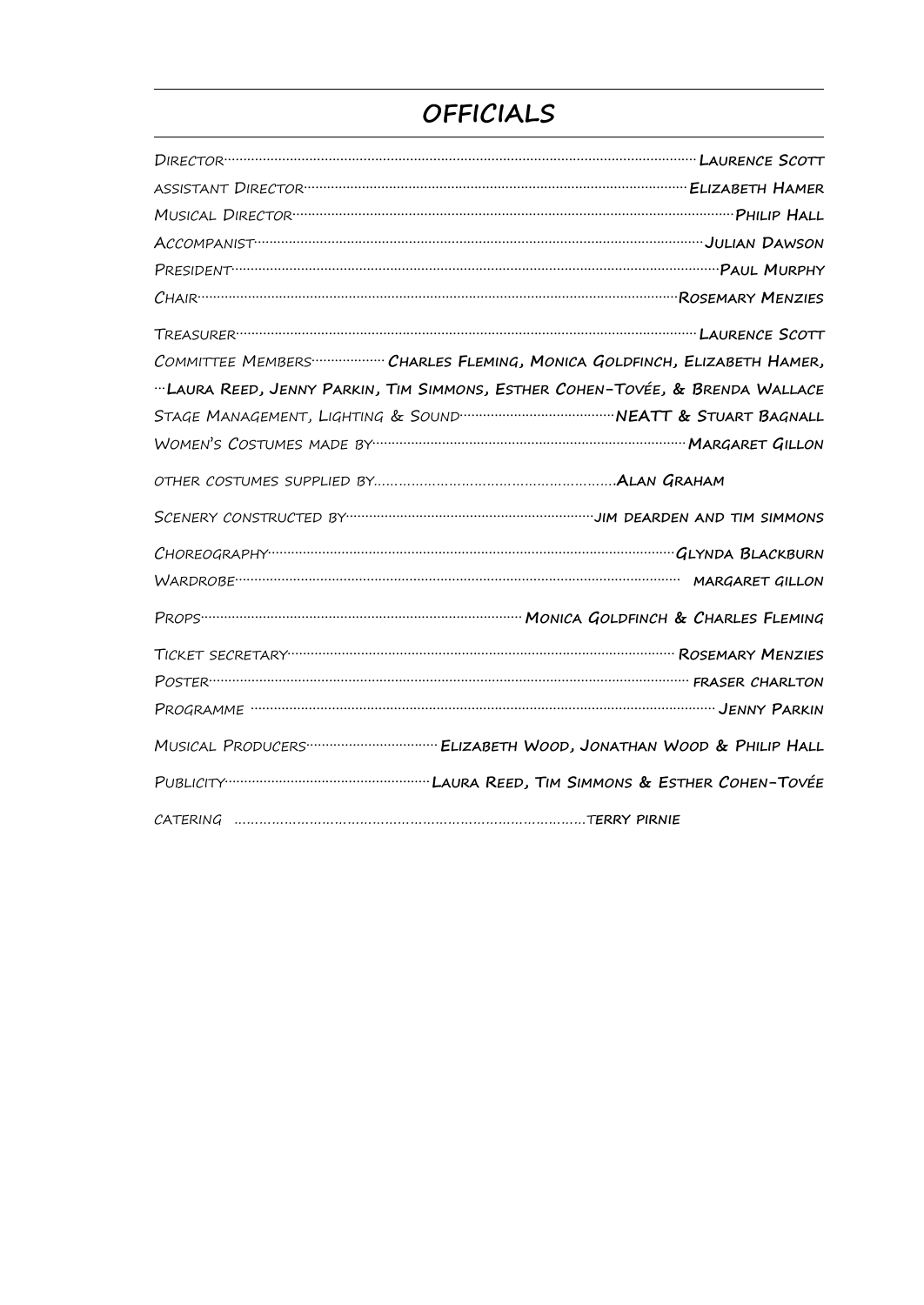## **SOCIETY NEWS**

In June 2016, a very happy evening was had by all who attended the Songs and Snatches Singalong. These events are a great opportunity for friends from other Societies and potential new members to try out singing along with us! Look out for our next sing-along, which will be on Friday 27 30 June at Trinity Church. This will comprise some of the best-loved G&S chorus numbers for everyone to sing, plus performances by society members.

In November 2016 the Society produced two one act performances: 'The Zoo' music by Sir Arthur Sullivan and libretto by Bolton Rowe and 'Happy Arcadia' words by W.S. Gilbert with some Sullivan music. Our performances were warmly received by audiences at Trinity Church, Gosforth and great fun was had by the all cast for both shows. No animals were harmed in either production despite flying sheep and misappropriated buns for the bears!

### **DIARY DATES**

**Gosforth Musical Society presents:**

'Sing-along, 7.30pm Friday 30<sup>th</sup> June 2017 7.30pm Friday 30 June 2017 Trinity Church, Gosforth

'Humbug' (returning due to popular acclaim) 24<sup>th</sup> – 25<sup>th</sup> November 2017 24 - 25 November 2017: Trinity Church, Gosforth

'Quaker Girl', Jubilee Theatre, Gosforth April 2018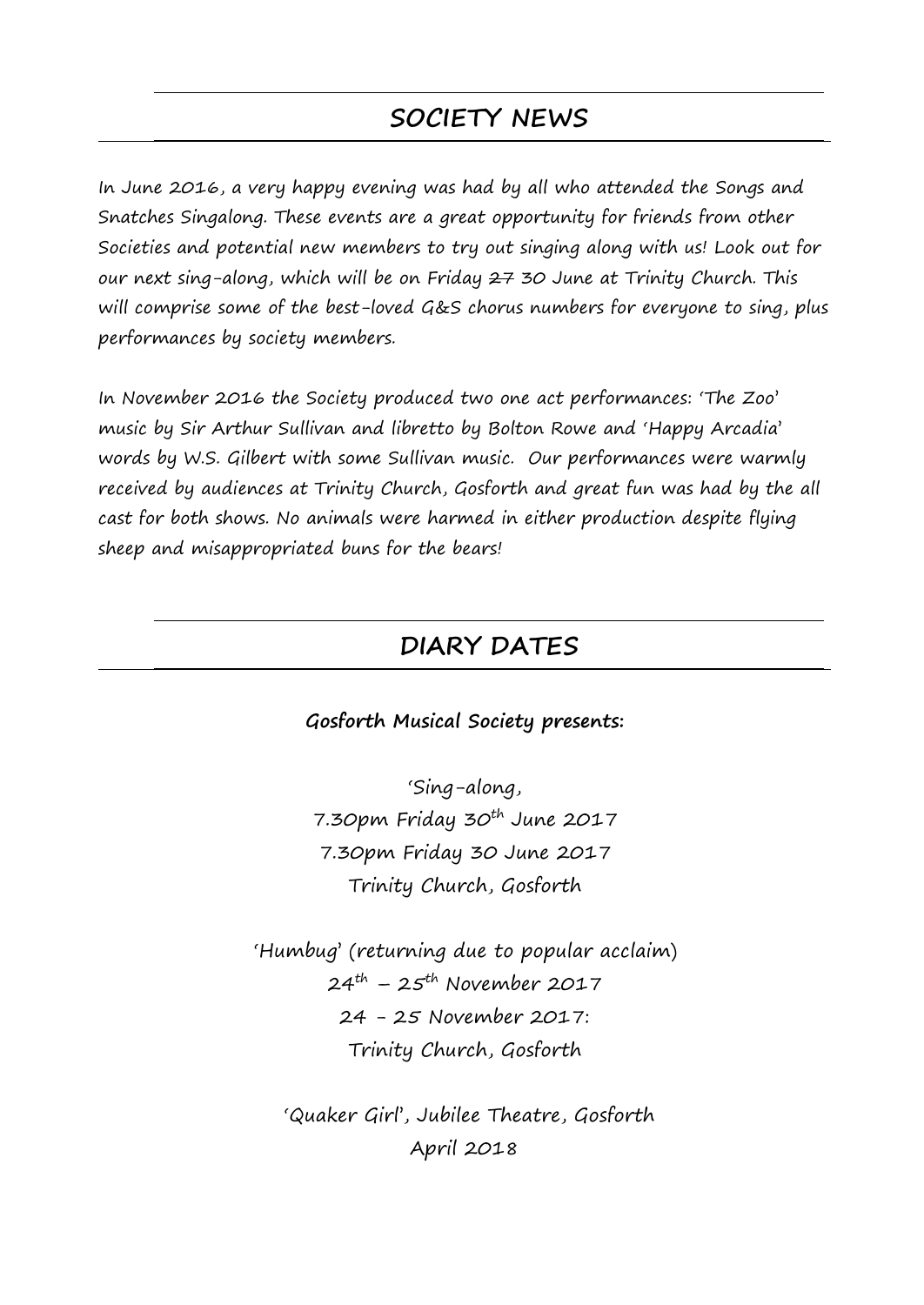## **PREVIOUS PRODUCTIONS**

| 1929 HMS Pinafore        | 1963 Ruddigore           | 1990 Ruddigore       |
|--------------------------|--------------------------|----------------------|
| 1930 The Mikado          | 1964 Patience            | 1991 The Yeomen      |
| 1931 The Yeomen          | 1965 Trial by Jury &     | of the Guard         |
| of the Guard             | <b>HMS Pinafore</b>      | 1992 The Gondoliers  |
| 1932 The Gondoliers      | 1966 The Mikado          | 1993 Princess Ida    |
| 1933 Iolanthe            | 1967 Iolanthe            | 1994 Trial by Jury & |
| 1934 Patience            | 1968 The Yeomen          | <b>HMS</b> Pinafore  |
| 1935 Ruddigore           | of the Guard             | 1995 The Sorcerer    |
| 1936 Princess Ida        | 1969 Trial by Jury &     | 1996 Iolanthe        |
| 1937 Trial by Jury       | Pirates of Penzance      | 1997 Patience        |
| & HMS Pinafore           | 1970 The Gondoliers      | 1998 The Arcadians   |
| 1938 Pirates of Penzance | 1971 Patience            | 1999 The Pirates of  |
| 1939 Utopia Limited      | 1972 Ruddigore           | Penzance             |
| 1945 The Yeomen          | 1973 Trial by Jury       | 2000 The Geisha      |
| of the Guard             | & HMS Pinafore           | 2001 The Mikado      |
| 1946 The Gondoliers      | 1974 Princess Ida        | 2002 The Grand Duke  |
| 1947 The Sorcerer        | 1975 The Yeomen          | 2003 The Quaker Girl |
| 1948 Ruddigore           | of the Guard             | 2004 HMS Pinafore    |
| 1949 The Grand Duke      | 1976 The Mikado          | 2005 Iolanthe        |
| 1950 The Mikado          | 1977 Iolanthe            | 2006 Orpheus in the  |
| 1951 The Rose of Persia  | 1978 Patience            | Underworld           |
| 1952 Utopia Limited      | 1979 Trial by Jury &     | 2007 Ruddigore       |
| 1953 Trial by Jury       | Pirates of Penzance      | 2008 The Sorcerer    |
| & HMS Pinafore           | 1980 HMS Pinafore        | 2009 The Pirates of  |
| 1954 Merrie England      | 1981 Ruddigore           | Penzance             |
| 1955 Princess Ida        | 1982 The Gondoliers      | 2010 Princess Ida    |
| 1956 The Yeomen          | 1983 The Yeomen          | 2011 The Yeomen of   |
| of the Guard             | of the Guard             | Guard<br>the         |
| 1957 The Sorcerer        | 1984 Utopia Limited      | 2012 The Gondoliers  |
| 1958 Trial by Jury &     | 1985 Iolanthe            | 2013 Patience        |
| Pirates of Penzance      | 1986 The Sorcerer        | 2014 The Mikado      |
| 1959 The Nautch Girl     | 1987 The Mikado          | 2015 The Arcadians   |
| 1960 Iolanthe            | 1988 Patience            | 2016 Utopia Limited  |
| 1961 The Gondoliers      | 1989 Pirates of Penzance |                      |
| 1962 The Mikado          |                          |                      |
|                          |                          |                      |

## **PATRONS**

Mrs A. Baker, Dr E. Cohen-Tovee, Mr C Fleming, Miss M. Goldfinch,